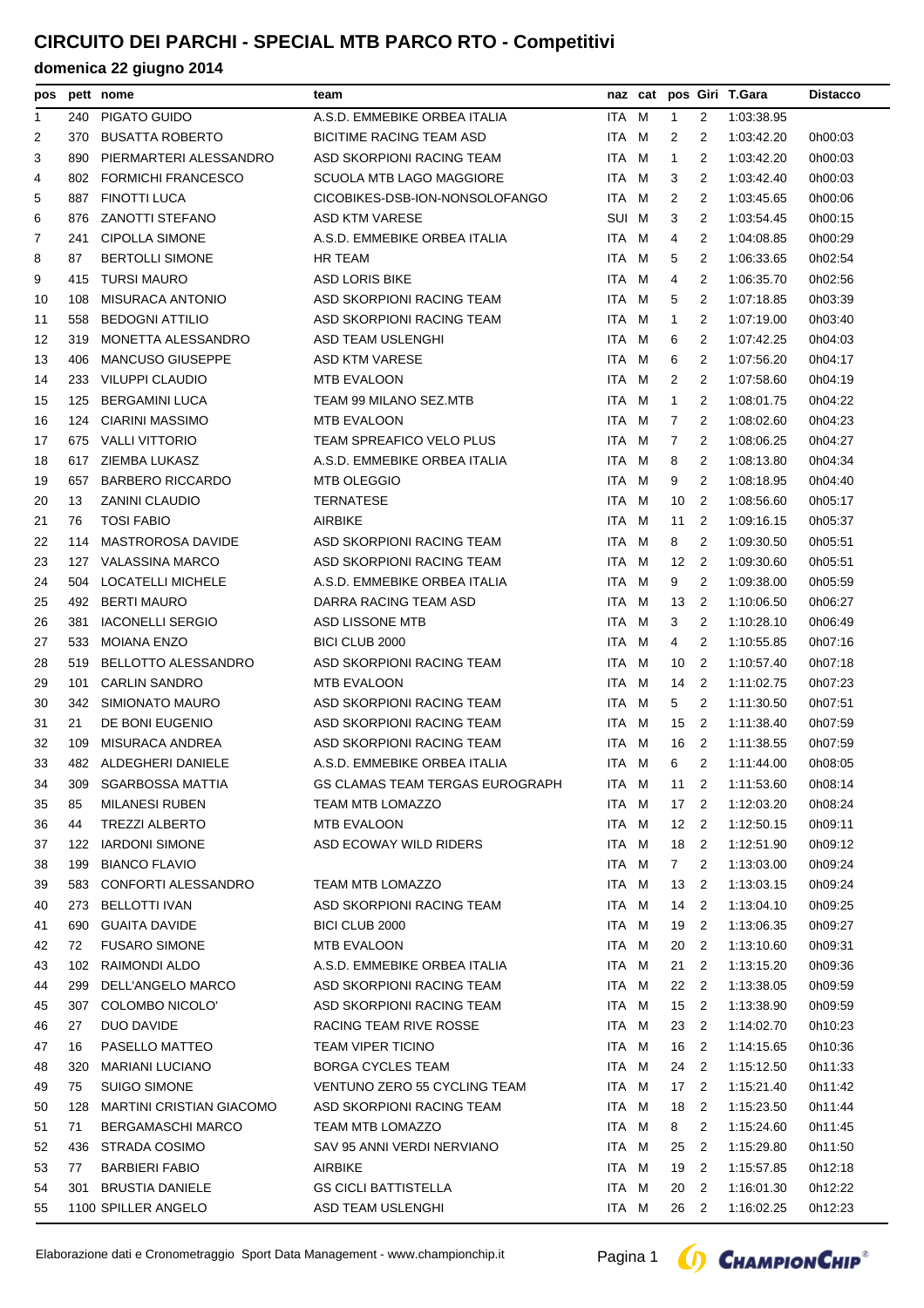| pos |                 | pett nome                  | team                                  |       | naz cat   |                   |                | pos Giri T.Gara   | <b>Distacco</b> |
|-----|-----------------|----------------------------|---------------------------------------|-------|-----------|-------------------|----------------|-------------------|-----------------|
| 56  | 391             | CIULLA SILVESTRO           | ASD NEWSCICLISMO.COM                  | ITA M |           | 27                | 2              | 1:16:04.30        | 0h12:25         |
| 57  | 103             | <b>BRILLO SERGIO</b>       | <b>AIRBIKE</b>                        | ITA M |           | 9                 | 2              | 1:16:12.80        | 0h12:33         |
| 58  | 280             | <b>BRESSAN FABIO</b>       | <b>GS MTB TICINO</b>                  | ITA.  | M         | 28                | $\overline{2}$ | 1:16:21.20        | 0h12:42         |
| 59  | 250             | TIZIANI MAURIZIO           | <b>GS JERAGO</b>                      | ITA   | M         | 29                | 2              | 1:16:22.25        | 0h12:43         |
| 60  | 254             | RUGGIRELLO CLAUDIO         | DARRA RACING TEAM ASD                 | ITA M |           | 30                | 2              | 1:16:29.05        | 0h12:50         |
| 61  | 359             | ALBAN DANIELE              | ASD NEW TEAM                          | ITA   | M         | 10                | 2              | 1:16:31.35        | 0h12:52         |
| 62  | 694             | <b>WARBURTON BENJAMIN</b>  |                                       | ITA M |           | 31                | 2              | 1:16:31.55        | 0h12:52         |
| 63  | 43              | <b>MARMORALE MASSIMO</b>   | <b>MTB BENINI NOVARA</b>              | ITA M |           | 32                | 2              | 1:16:36.85        | 0h12:57         |
| 64  | 877             | <b>CAPPATO SAMUELE</b>     | ASD SKORPIONI RACING TEAM             | ITA.  | M         | 33                | 2              | 1:17:11.80        | 0h13:32         |
| 65  | 99              | <b>DEGAETANO GIUSEPPE</b>  | <b>BICITIME RACING TEAM ASD</b>       | ITA M |           | 34                | 2              | 1:17:46.30        | 0h14:07         |
| 66  | 346             | <b>SCALA ANDREA</b>        | <b>TEAM VIPER TICINO</b>              | ITA M |           | 21                | 2              | 1:17:47.00        | 0h14:08         |
| 67  | 123             | <b>MAPELLI MARCO</b>       | TEAM SPREAFICO VELO PLUS              | ITA M |           | 35                | 2              | 1:17:47.40        | 0h14:08         |
| 68  | 507             | <b>RICCI MARCO</b>         | TEAM MTB BEE AND BIKE-BREGNANO        | ITA M |           | 22                | 2              | 1:17:48.45        | 0h14:09         |
| 69  | 356             | <b>VENTURINI PAOLO</b>     | <b>BICITIME RACING TEAM ASD</b>       | ITA M |           | 36                | 2              | 1:17:51.40        | 0h14:12         |
| 70  | 39              | <b>MASSARENTI MARCO</b>    | <b>MTB OLEGGIO</b>                    | ITA.  | M         | 37                | 2              | 1:17:54.85        | 0h14:15         |
| 71  | 445             | <b>FRONTINI STEFANO</b>    | <b>MTB EVALOON</b>                    | ITA   | M         | 38                | 2              | 1:17:58.40        | 0h14:19         |
| 72  | 344             | <b>BAGATTINI MASSIMO</b>   | <b>MTB OLEGGIO</b>                    | ITA M |           | 11                | 2              | 1:18:00.30        | 0h14:21         |
| 73  | 332             | <b>CLIVIO MARCO</b>        | <b>TEAM VIPER TICINO</b>              | ITA M |           | 23                | 2              | 1:18:03.35        | 0h14:24         |
| 74  | 202             | <b>MORANDI LORENZO</b>     | ASD ALL4CYCLING-BDC-FORUM TEAM        | ITA M |           | 39                | 2              | 1:18:29.55        | 0h14:50         |
| 75  | 90              | SANTANGELO MATTIA          | <b>BORGA CYCLES TEAM</b>              | ITA M |           | $\overline{2}$    | 2              | 1:18:31.30        | 0h14:52         |
| 76  | 56              | <b>ARRABITO FABIO</b>      | <b>MTB FALCHI BLU</b>                 | ITA.  | M         | 24                | 2              | 1:18:31.70        | 0h14:52         |
| 77  | 197             | <b>GALLI STEFANO</b>       | A.S.D. EMMEBIKE ORBEA ITALIA          | ITA   | M         | 40                | 2              | 1:18:47.90        | 0h15:08         |
| 78  | 604             | <b>SBARBADA GIUSEPPE</b>   | <b>GEMINI TEAM</b>                    | ITA M |           | 41                | 2              | 1:18:48.00        | 0h15:09         |
| 79  | 279             | <b>BOZZINI PAOLO</b>       | <b>GS CICLI BATTISTELLA</b>           | ITA   | M         | 25                | 2              | 1:18:50.70        | 0h15:11         |
| 80  | 239             | PAPOTTI ADRIANO            | S.MARTINO                             | ITA M |           | 42                | $\overline{2}$ | 1:19:14.45        | 0h15:35         |
| 81  | 625             | STABILINI ALESSANDRO       | DODICI CICLI MILANO A.S.D.            | ITA M |           | 26                | $\overline{2}$ | 1:19:26.50        | 0h15:47         |
| 82  | 129             | <b>BOCEDA STEFANO</b>      | ASD LISSONE MTB                       | ITA.  | M         | $12 \overline{ }$ | $\overline{2}$ | 1:19:27.55        | 0h15:48         |
|     |                 |                            |                                       |       |           |                   |                |                   |                 |
| 83  |                 | 487 ACERBI DAVIDE          | <b>MTB EVALOON</b>                    | ITA   | M         | 27                | 2              | 1:19:30.35        | 0h15:51         |
| 84  | 80              | LIONELLO MANUELE           | FORUM RACING TEAM                     | ITA M |           | 28                | 2              | 1:19:34.45        | 0h15:55         |
| 85  | 116             | <b>BANFI STEFANO</b>       | ASD SKORPIONI RACING TEAM             | ITA M |           | 13                | 2              | 1:19:42.50        | 0h16:03         |
| 86  | 628             | <b>MORVILLO BIANCA</b>     | <b>TEAM BIKE CENTER</b>               |       | ITA FEM 1 |                   | 2              | 1:19:49.85        | 0h16:10         |
| 87  | 55              | <b>BRUGALI GIUSEPPE</b>    | <b>BORGA CYCLES TEAM</b>              | ITA M |           | 43                | $\overline{2}$ | 1:19:53.20        | 0h16:14         |
| 88  |                 | 886 FRANCO MARCELLO        | <b>ASD LORIS BIKE</b>                 | ITA M |           | 29                | $\overline{2}$ | 1:20:00.00        | 0h16:21         |
| 89  |                 | 318 BORGATO MAURO          | BICITIME RACING TEAM ASD              |       | ITA M     |                   |                | 44  2  1:20:11.70 | 0h16:32         |
| 90  |                 | 237 POZZI MAURO            | S.MARTINO                             | ITA M |           | 45                | 2              | 1:20:14.15        | 0h16:35         |
| 91  | 118             | CHIARELLO GIANNI           | ASD SKORPIONI RACING TEAM             | ITA M |           | 14                | 2              | 1:20:19.85        | 0h16:40         |
| 92  | 486             | <b>CARETTA ANDREA</b>      | MTB EVALOON                           | ITA M |           | 46                | 2              | 1:20:22.05        | 0h16:43         |
| 93  | 31              | SEVERICO FLAVIO            | RACING TEAM RIVE ROSSE                | ITA M |           | 15                | $\overline{2}$ | 1:20:39.55        | 0h17:00         |
| 94  | 496             | <b>CAVESTRI GIORGIO</b>    | <b>ASD NEW TEAM</b>                   | ITA M |           | 47                | 2              | 1:20:40.60        | 0h17:01         |
| 95  | 894             | <b>BORRONI DANILO</b>      | <b>DODICI CICLI</b>                   | ITA M |           | 30                | 2              | 1:20:45.40        | 0h17:06         |
| 96  | 32              | <b>MONGRANDI ALBERTO</b>   | RACING TEAM RIVE ROSSE                | ITA M |           | 48                | 2              | 1:21:16.40        | 0h17:37         |
| 97  | 53              | <b>MILAN GIORGIO</b>       | TEAM EBS                              | ITA M |           | 49                | 2              | 1:21:17.55        | 0h17:38         |
| 98  | 26              | <b>MAZZUCCHELLI ETTORE</b> | HR TEAM                               | ITA M |           | 50                | $\overline{2}$ | 1:21:27.10        | 0h17:48         |
| 99  | 883             | MARCANTI GIANCARLO         | <b>MTB TICINO</b>                     | ITA M |           | 51                | 2              | 1:21:59.50        | 0h18:20         |
| 100 | 399             | PARISOTTO LUCA             | MTB EVALOON                           | ITA M |           | 31                | 2              | 1:22:08.60        | 0h18:29         |
| 101 | 258             | <b>MARINONI GIACOMO</b>    | DARRA RACING TEAM ASD                 | ITA M |           | 3                 | 2              | 1.22:14.55        | 0h18:35         |
| 102 | 825             | CIAVARELLA ALESSANDRO      | ASD ECOWAY WILD RIDERS                | ITA M |           | 52                | 2              | 1:22:42.40        | 0h19:03         |
| 103 | 950             | <b>BASSI GIANCARLO</b>     | DARRA RACING TEAM ASD                 | ITA M |           | 53                | 2              | 1:22:51.30        | 0h19:12         |
| 104 | 89              | <b>BARDELLI CLAUDIO</b>    | DAMAR 2.0                             | ITA M |           | 54                | 2              | 1:22:55.55        | 0h19:16         |
| 105 | $5\phantom{.0}$ | PEREGO ALESSANDRO          | MTB EVALOON                           | ITA M |           | 55                | 2              | 1:23:01.80        | 0h19:22         |
| 106 | 219             | <b>MERELLI MATTEO</b>      | MTB EVALOON                           | ITA M |           | 56                | 2              | 1:23:12.55        | 0h19:33         |
| 107 |                 | 302 CALCATERRA SAMUELE     | <b>TEAM VIPER TICINO</b>              | ITA M |           | 57                | 2              | 1:23:14.65        | 0h19:35         |
| 108 | 882             | <b>GALLETTA GIUSEPPE</b>   | ASD ECOWAY WILD RIDERS                | ITA M |           | 58                | 2              | 1:23:37.95        | 0h19:59         |
| 109 | 41              | <b>SASSI MARCO</b>         | TEAM MTB LOMAZZO                      | ITA M |           | 32                | 2              | 1:23:47.50        | 0h20:08         |
| 110 | 555             | DI DIO RAGUSA GIORGIO      | GS AUTOCAR MOZZATE CAFFE' MONTI TICAL | ITA M |           | 33 2              |                | 1:23:48.45        | 0h20:09         |

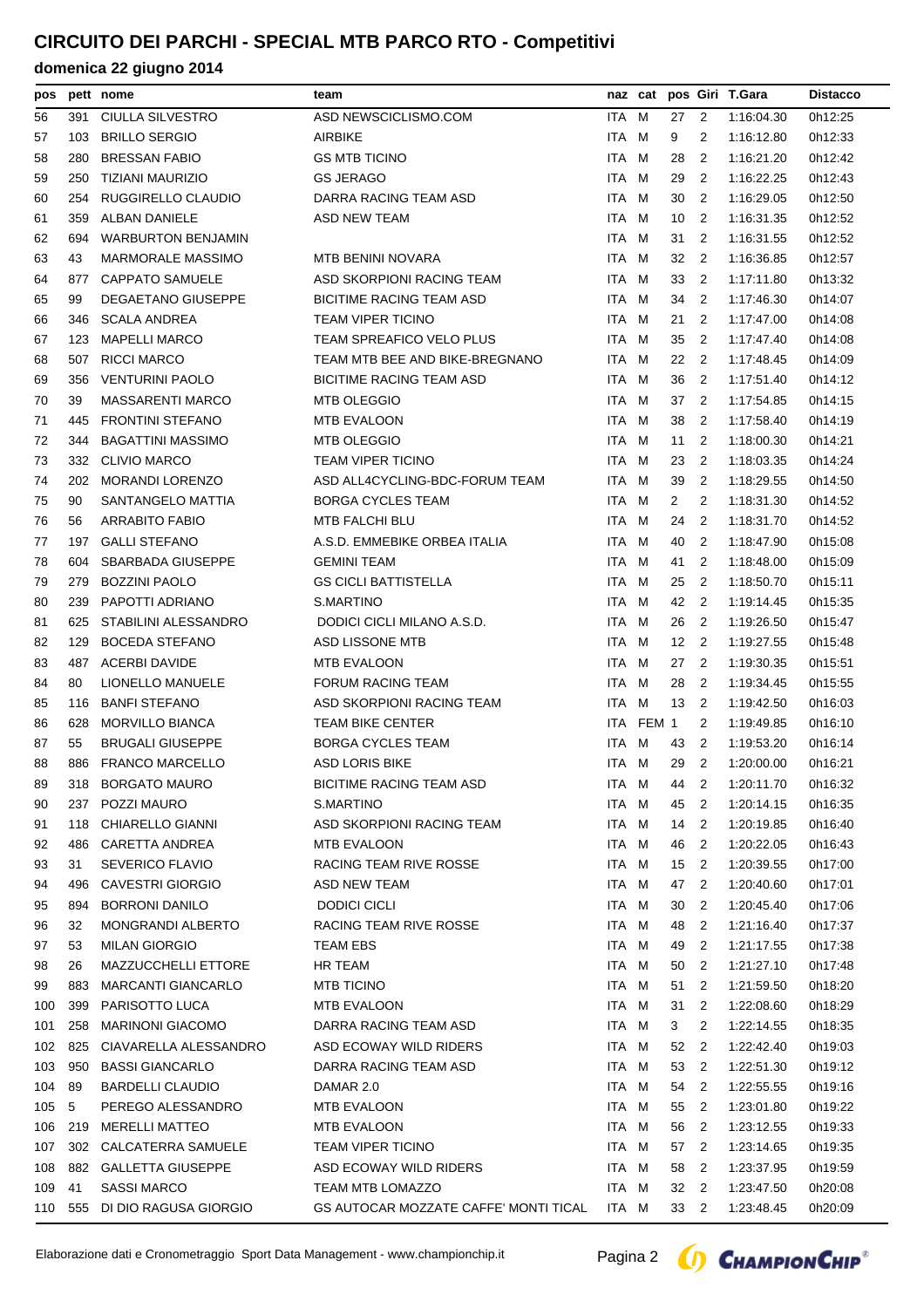| pos |     | pett nome                  | team                            |            |           |      |                | naz cat pos Giri T.Gara | <b>Distacco</b> |
|-----|-----|----------------------------|---------------------------------|------------|-----------|------|----------------|-------------------------|-----------------|
| 111 | 2   | <b>INGLESE DAVID</b>       | ASD SKORPIONI RACING TEAM       | ITA M      |           | 59   | 2              | 1:23:57.35              | 0h20:18         |
| 112 | 17  | ROSSI ANDREA               | TEAM VIPER TICINO               | ITA M      |           | 60   | $\overline{2}$ | 1:24:01.55              | 0h20:22         |
| 113 | 852 | <b>BAGATTINI CLAUDIO</b>   | <b>MTB OLEGGIO</b>              | <b>ITA</b> | M         | 61   | 2              | 1.24:14.40              | 0h20:35         |
| 114 | 278 | <b>QUADRELLI DOMENICO</b>  | <b>SURSUM CORDA</b>             | ITA M      |           | 62   | 2              | 1:24:35.15              | 0h20:56         |
| 115 | 889 | MOLICA COLELLA FRANCESCO   | ASD KTM VARESE                  | ITA M      |           | 63   | 2              | 1:24:37.00              | 0h20:58         |
| 116 | 45  | <b>GALLI STEFANO</b>       | <b>MTB EVALOON</b>              | ITA M      |           | 34   | 2              | 1:25:24.95              | 0h21:46         |
| 117 | 11  | CRISTINA GIANANDREA        | HR TEAM                         | ITA M      |           | 16   | 2              | 1:25:29.70              | 0h21:50         |
| 118 | 281 | <b>FERRAZZINI GIUSEPPE</b> | ASD SKORPIONI RACING TEAM       | ITA M      |           | 64   | 2              | 1:25:39.25              | 0h22:00         |
| 119 | 212 | FORMISANO LORENZO          | <b>HR TEAM</b>                  | <b>ITA</b> | M         | 35   | 2              | 1:25:45.30              | 0h22:06         |
| 120 | 25  | LUPONE STEFANO             | <b>FORUM RACING TEAM</b>        | ITA M      |           | 65   | 2              | 1:25:48.70              | 0h22:09         |
| 121 | 224 | SAVELLI LEONARDO           | MTB EVALOON                     | ITA M      |           | 66   | $\overline{2}$ | 1:26:02.40              | 0h22:23         |
| 122 | 238 | <b>LANDONIO STEFANO</b>    | <b>ASD HELIOS</b>               | ITA M      |           | 67   | $\overline{2}$ | 1:26:07.40              | 0h22:28         |
| 123 | 340 | LENOTTI FRANCESCO          | <b>SAN MARTINO</b>              | ITA M      |           | 17   | 2              | 1:26:17.00              | 0h22:38         |
| 124 |     | 1599 SCAPIN LUCA           | MTB EVALOON                     | ITA M      |           | 68   | $\overline{2}$ | 1:26:22.35              | 0h22:43         |
| 125 | 117 | DI CRISTOFALO GIORGIO      | ASD SKORPIONI RACING TEAM       | ITA        | M         | 18   | 2              | 1:26:51.15              | 0h23:12         |
| 126 | 366 | <b>RUSPINI GIANCARLO</b>   | <b>MTB TICINO</b>               | ITA M      |           | 36   | 2              | 1:27:09.20              | 0h23:30         |
| 127 | 106 | <b>VERZENI GIOVANNI</b>    | HR TEAM                         | ITA M      |           | 19   | $\overline{2}$ | 1:27:09.80              | 0h23:30         |
| 128 | 470 | <b>BEVILACQUA DENIS</b>    | ASD SKORPIONI RACING TEAM       | ITA M      |           | 37   | 2              | 1:27:13.80              | 0h23:34         |
| 129 | 62  | CASTELLUCCIO DANIELE       | <b>ASD VALCERESIOBIKE</b>       | ITA M      |           | 38   | 2              | 1:27:19.60              | 0h23:40         |
| 130 | 472 | <b>JACKSON JANINE</b>      | <b>BORGA CYCLES TEAM</b>        |            | ITA FEM 2 |      | 2              | 1:27:34.70              | 0h23:55         |
| 131 | 626 | <b>PARISE CRISTIAN</b>     | <b>AIRBIKE</b>                  | ITA.       | M         | 69   | $\overline{2}$ | 1:27:47.10              | 0h24:08         |
| 132 | 23  | PATARINO DOMENICO          | HR TEAM                         | ITA M      |           | 20   | $\overline{2}$ | 1:27:50.95              | 0h24:12         |
| 133 | 194 | <b>BANFI STEFANO</b>       |                                 | ITA M      |           | 70   | -2             | 1:27:55.00              | 0h24:16         |
| 134 | 36  | <b>CRESPI GIANCARLO</b>    | HR TEAM                         | ITA M      |           | 21   | 2              | 1:28:13.50              | 0h24:34         |
| 135 | 98  | <b>BRUSA MARCO</b>         | <b>SURSUM CORDA</b>             | ITA M      |           | 71   | $\overline{2}$ | 1:28:16.55              | 0h24:37         |
| 136 | 654 | CAROZZI PAOLO              | <b>GS CICLI SPREAFICO</b>       | ITA M      |           | 22   | $\overline{2}$ | 1:28:20.80              | 0h24:41         |
| 137 | 111 | <b>TROFEI DANIELE</b>      | ASD SKORPIONI RACING TEAM       | ITA M      |           | 39   | 2              | 1:28:22.15              | 0h24:43         |
| 138 |     | 5207 PIGNOLO FABIO         | RACING TEAM RIVE ROSSE          | ITA M      |           | 72   | 2              | 1:28:24.00              | 0h24:45         |
| 139 | 119 | <b>BUSCHINI FAUSTO</b>     | ASD SKORPIONI RACING TEAM       | ITA M      |           | 23   | $\overline{2}$ | 1:28:27.15              | 0h24:48         |
| 140 | 681 | <b>CISTERNINO LUCA</b>     | ASD SKORPIONI RACING TEAM       | ITA M      |           | 24   | $\overline{2}$ | 1:28:28.45              | 0h24:49         |
| 141 | 115 | <b>BONORA MASSIMO</b>      | ASD SKORPIONI RACING TEAM       | ITA M      |           | 73   | $\overline{2}$ | 1:28:37.35              | 0h24:58         |
| 142 | 368 | <b>MASOLA MASSIMO</b>      | ASD MARTICA BIKE TEAM           | ITA M      |           | 74   | $\overline{2}$ | 1:28:44.95              | 0h25:06         |
| 143 | 198 | ZANCHETTA ANDREA           |                                 | ITA M      |           | 75   | $\overline{2}$ | 1:28:54.85              | 0h25:15         |
| 144 |     | 287 BUZZETTI MAURO         | <b>BICITIME RACING TEAM ASD</b> | ITA M      |           |      |                | 76 2 1:28:57.05         | 0h25:18         |
| 145 | 879 | DE FRANCESCHI ALBERTO      | ASD ECOWAY WILD RIDERS          | ITA M      |           | 77   | 2              | 1:29:05.25              | 0h25:26         |
| 146 | 112 | <b>BORGHIN DAMIANO</b>     | ASD SKORPIONI RACING TEAM       | ITA M      |           | 40   | 2              | 1:29:18.85              | 0h25:39         |
| 147 | 83  | ZANESCO ALESSANDRO         | <b>TEAM VIPER TICINO</b>        | ITA M      |           | 41   | 2              | 1:29:20.80              | 0h25:41         |
| 148 | 48  | <b>MANCIN CLAUDIO</b>      | HR TEAM                         | ITA M      |           | 42   | 2              | 1:29:22.30              | 0h25:43         |
| 149 | 86  | COLOMBO CARLO              | <b>AIRBIKE</b>                  | ITA M      |           | 25   | 2              | 1:29:57.70              | 0h26:18         |
| 150 | 51  | <b>SOLBIATI SERGIO</b>     | ---SULZ DULZ---                 | ITA M      |           | 43   | $\overline{2}$ | 1:30:51.10              | 0h27:12         |
| 151 | 3   | <b>FIGINI ANGELO</b>       | TEAM MTB BEE AND BIKE-BREGNANO  | ITA M      |           | 78   | $\overline{2}$ | 1:30:52.30              | 0h27:13         |
| 152 | 441 | NIGRELLI LUIGI             | <b>TEAM BIKE OLYMPO</b>         | ITA M      |           | 79   | 2              | 1:30:55.30              | 0h27:16         |
| 153 | 252 | RUGGIRELLO LUCA            | DARRA RACING TEAM ASD           | ITA M      |           | 4    | 2              | 1:31:58.40              | 0h28:19         |
| 154 | 246 | <b>MAURI STEFANO</b>       | ASD FORUM RACING TEAM           | ITA M      |           | 80   | $\overline{2}$ | 1:32:02.20              | 0h28:23         |
| 155 | 885 | <b>CONDO' DANIELE</b>      | <b>TEAM VIPER TICINO</b>        | ITA M      |           | 44   | 2              | 1:32:07.60              | 0h28:28         |
| 156 | 651 | LURAGHI RICCARDO           | ASD SKORPIONI RACING TEAM       | ITA M      |           | 45   | 2              | 1:32:26.85              | 0h28:47         |
| 157 | 298 | <b>FANTIN RICCARDO</b>     | ASD SKORPIONI RACING TEAM       | ITA M      |           | 5    | 2              | 1:32:46.00              | 0h29:07         |
| 158 | 469 | <b>BEVILACQUA LUIGI</b>    | ASD SKORPIONI RACING TEAM       | ITA M      |           | 81   | 2              | 1:33:06.15              | 0h29:27         |
| 159 | 623 | <b>MURO MAURIZIO</b>       | ASD SCATENATI MTB RESCALDINA    | ITA M      |           | 82   | 2              | 1:33:06.45              | 0h29:27         |
| 160 | 247 | <b>TAMBORINI FABRIZIO</b>  | ASD SKORPIONI RACING TEAM       | ITA M      |           | 26   | 2              | 1:33:15.85              | 0h29:36         |
| 161 | 34  | <b>FERRARI MARCO</b>       | RACING TEAM RIVE ROSSE          | ITA M      |           | 83   | 2              | 1:33:21.80              | 0h29:42         |
| 162 | 534 | <b>TRAPANI MARCO</b>       | <b>TEAM VIPER TICINO</b>        | ITA M      |           | 46   | $\overline{2}$ | 1:33:41.20              | 0h30:02         |
| 163 | 896 | <b>BERTULETTI CRISTINA</b> | <b>GS FUNTOS BIKE</b>           |            | ITA FEM 3 |      | 2              | 1:33:42.80              | 0h30:03         |
|     | 57  | <b>VELLA GIUSEPPE</b>      | SC CICLOAMATORI BORGOMANERO     | ITA M      |           | 47   | 2              | 1:33:45.35              |                 |
| 164 |     |                            |                                 |            |           |      |                |                         | 0h30:06         |
| 165 | 308 | <b>BUSNELLI MARIO</b>      | MTB EVALOON                     | ITA M      |           | 27 2 |                | 1:33:50.90              | 0h30:11         |

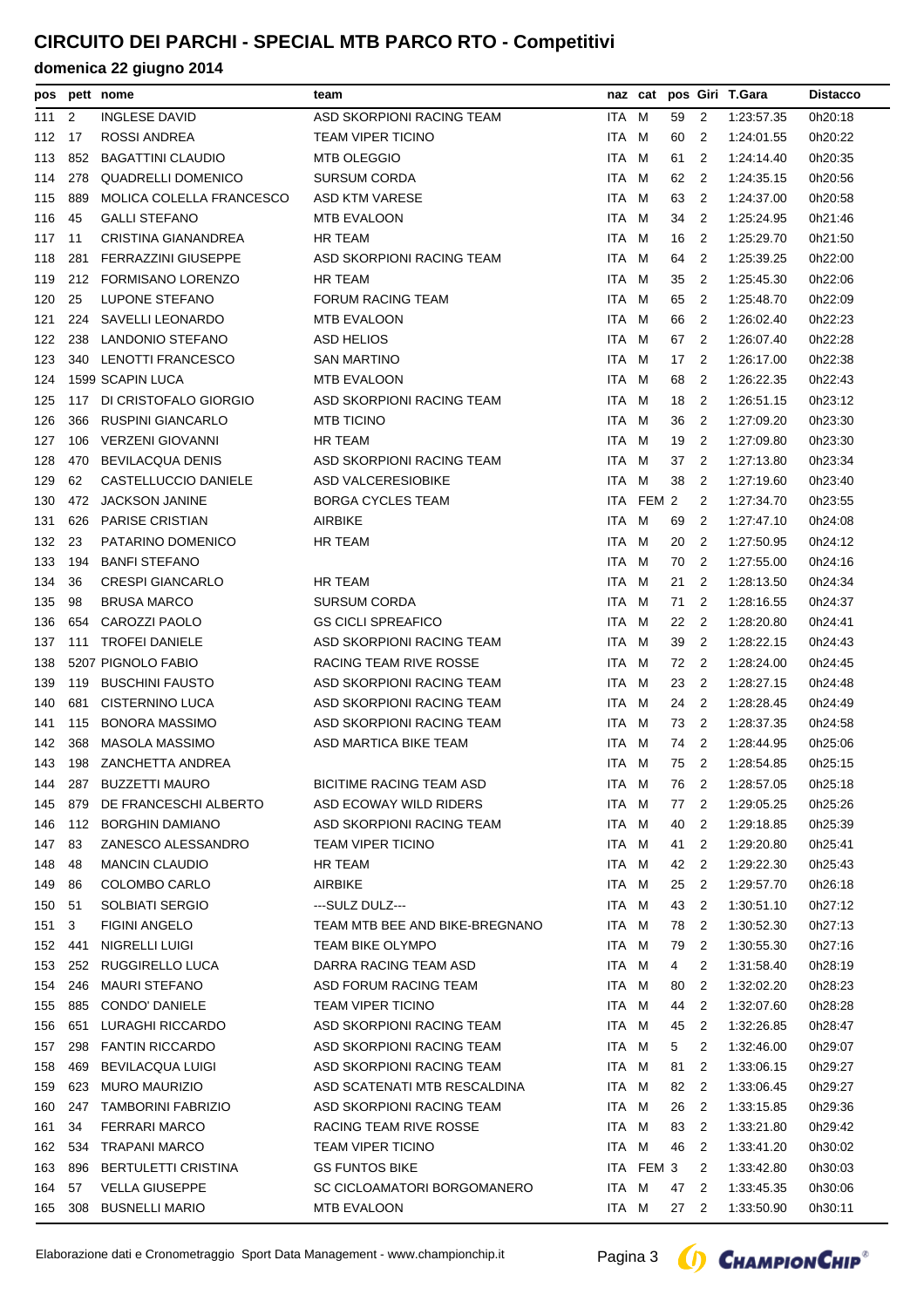| pos |     | pett nome                  | team                            |            | naz cat |       |                | pos Giri T.Gara | <b>Distacco</b> |
|-----|-----|----------------------------|---------------------------------|------------|---------|-------|----------------|-----------------|-----------------|
| 166 | 229 | DOGHETTI STEFANO           | <b>MTB EVALOON</b>              | <b>ITA</b> | M       | 84    | 2              | 1:33:51.20      | 0h30:12         |
| 167 | 843 | <b>SANTORO ROCCO</b>       | ASD ECOWAY WILD RIDERS          | ITA M      |         | 48    | 2              | 1:34:02.20      | 0h30:23         |
| 168 | 468 | <b>VILBI ALESSANDRO</b>    | ASD EQUIPE CORBETTESE           | <b>ITA</b> | M       | 85    | 2              | 1:35:12.80      | 0h31:33         |
| 169 | 937 | <b>NOTO GIOVANNI</b>       | ASD NEWSCICLISMO.COM            | <b>ITA</b> | M       | 86    | $\overline{2}$ | 1:35:27.05      | 0h31:48         |
| 170 | 245 | <b>GOVERNI STEFANO</b>     | <b>GS CICLI BATTISTELLA</b>     | ITA M      |         | 87    | 2              | 1:35:35.50      | 0h31:56         |
| 171 | 888 | <b>BARGIGGIA DAVIDE</b>    | <b>TEAM ADARTE ASD</b>          | ITA M      |         | 88    | 2              | 1:35:38.50      | 0h31:59         |
| 172 | 209 | <b>SANNA ENRICO</b>        | <b>GS GAUV</b>                  | ITA.       | M       | 28    | $\overline{2}$ | 1:35:53.15      | 0h32:14         |
| 173 | 450 | <b>SCIOLI ANDREA</b>       | <b>TEAM MTB LOMAZZO</b>         | ITA        | M       | 89    | 2              | 1:36:08.45      | 0h32:29         |
| 174 | 880 | CAPIZZELLO GIANLUCA        | ASD ECOWAY WILD RIDERS          | <b>ITA</b> | M       | 49    | 2              | 1:36:54.20      | 0h33:15         |
| 175 | 350 | <b>VASILE MATTEO</b>       | <b>HR TEAM</b>                  | ITA.       | M       | 50    | $\overline{2}$ | 1:37:29.75      | 0h33:50         |
| 176 | 214 | <b>VENETO ALESSANDRO</b>   | <b>HR TEAM</b>                  | ITA M      |         | 51    | $\overline{2}$ | 1:37:30.60      | 0h33:51         |
| 177 | 113 | <b>MORONI GIANPIERO</b>    | ASD SKORPIONI RACING TEAM       | ITA M      |         | 29    | $\overline{2}$ | 1.37.46.30      | 0h34:07         |
| 178 | 29  | <b>CIRELLA EMANUELE</b>    | <b>RACING TEAM RIVE ROSSE</b>   | ITA.       | M       | 90    | $\overline{2}$ | 1.37.53.65      | 0h34:14         |
| 179 | 837 | D'AMBROSIO FABIO           | ASD SCATENATI MTB RESCALDINA    | ITA        | м       | 52    | 2              | 1:37:54.25      | 0h34:15         |
| 180 | 59  | <b>FERRAZZI DARIO</b>      | S.C. CASSANESE                  | ITA        | M       | 30    | $\overline{2}$ | 1:38:14.45      | 0h34:35         |
| 181 | 97  | AMERISE GIOVANNI           | ASD KULAMULA MTB CREMONA        | ITA.       | M       | 91    | $\overline{2}$ | 1:39:08.15      | 0h35:29         |
| 182 | 303 | <b>MELI ALESSANDRO</b>     | <b>TEAM VIPER TICINO</b>        | ITA M      |         | 31    | $\overline{2}$ | 1:39:31.80      | 0h35:52         |
| 183 | 627 | ROSSETTO IVANO             | ASD DAMAR 2.0                   | ITA        | M       | 92    | $\overline{2}$ | 1:39:43.35      | 0h36:04         |
| 184 | 231 | CIAMPAGLIA ALBERTO         | <b>MTB EVALOON</b>              | ITA.       | M       | 32    | $\overline{2}$ | 1:40:10.30      | 0h36:31         |
| 185 | 276 | MASTROGIUSEPPE GIANFRANCO  | <b>GS NEW BIKE ASD</b>          | <b>ITA</b> | M       | 93    | 2              | 1:40:43.05      | 0h37:04         |
| 186 | 351 | <b>VASILE GIUSEPPE</b>     | HR TEAM                         | <b>ITA</b> | M       | 33    | 2              | 1:41:50.15      | 0h38:11         |
| 187 | 338 | <b>BONI MAURIZIO</b>       |                                 | <b>ITA</b> | M       | 34    | $\overline{2}$ | 1:43:05.15      | 0h39:26         |
| 188 |     | 5209 MITRANO FABIO         |                                 | ITA M      |         | 94    | 2              | 1:43:56.10      | 0h40:17         |
| 189 | 647 | <b>GRIGGIO ANDREA</b>      | <b>AIRBIKE</b>                  | ITA M      |         | 95    | $\overline{2}$ | 1:44:30.75      | 0h40:51         |
| 190 | 94  | <b>FERRARIO GIANNI</b>     | <b>HR TEAM</b>                  | ITA.       | M       | 96    | 2              | 1:46:42.80      | 0h43:03         |
| 191 | 892 | <b>MAROTTA FRANCESCO</b>   | ASD ECOWAY WILD RIDERS          | <b>ITA</b> | M       | 97    | 2              | 1:46:56.50      | 0h43:17         |
| 192 | 360 | <b>BORRONI MAURO</b>       | <b>TEAM SCOUT/NUKEPROOF</b>     | ITA        | M       | 98    | $\overline{2}$ | 1:47:55.10      | 0h44:16         |
| 193 | 305 | <b>FRUMENTO GIOVANNI</b>   | <b>GS TAVABIKE</b>              | <b>ITA</b> | M       | 35    | 2              | 1.48.01.90      | 0h44:22         |
| 194 | 47  | <b>BOLDORINI FABIO</b>     | <b>HR TEAM</b>                  | ITA M      |         | 53    | $\overline{2}$ | 1:48:26.40      | 0h44:47         |
| 195 | 881 | <b>SALEMI GIUSEPPE</b>     | <b>CICLO BRESCIA</b>            | ITA.       | M       | 99    | $\overline{2}$ | 1.51.07.90      | 0h47:28         |
| 196 | 816 | ZORZAN MASSIMO             | <b>ASD KTM VARESE</b>           | ITA.       | M       | 100 2 |                | 1:52:29.90      | 0h48:50         |
| 197 |     | 1120 SPERONI CARDI ROBERTO | <b>BICITIME RACING TEAM ASD</b> | ITA.       | м       | 101 2 |                | 1:52:46.80      | 0h49:07         |
| 198 | 225 | ROVERA GIULIA              | <b>MTB EVALOON</b>              | ITA        | FEM 4   |       | $\overline{2}$ | 1:52:52.60      | 0h49:13         |
| 199 | 78  | <b>BASSANI PIERLUIGI</b>   | <b>AIRBIKE</b>                  | ITA M      |         | 102 2 |                | 1:53:00.30      | 0h49:21         |
| 200 | 256 | <b>BULGARI CESARE</b>      | DARRA RACING TEAM ASD           | ITA M      |         | 103 2 |                | 1:54:02.50      | 0h50:23         |
| 201 | 91  | <b>GALLI EZIO</b>          | A.S.D. EMMEBIKE ORBEA ITALIA    | <b>ITA</b> | M       | 104 2 |                | 1:54:44.80      | 0h51:05         |
| 202 | 255 | ROMAGNA CLARA              | DARRA RACING TEAM ASD           | ITA.       | FEM 5   |       | $\overline{2}$ | 2:06:39.75      | 1h03:00         |
| 203 | 884 | <b>GAVARDI CESARE</b>      | S.C. AVIS NSN                   | ITA M      |         | 36    | $\overline{2}$ | 2:16:13.30      | 1h12:34         |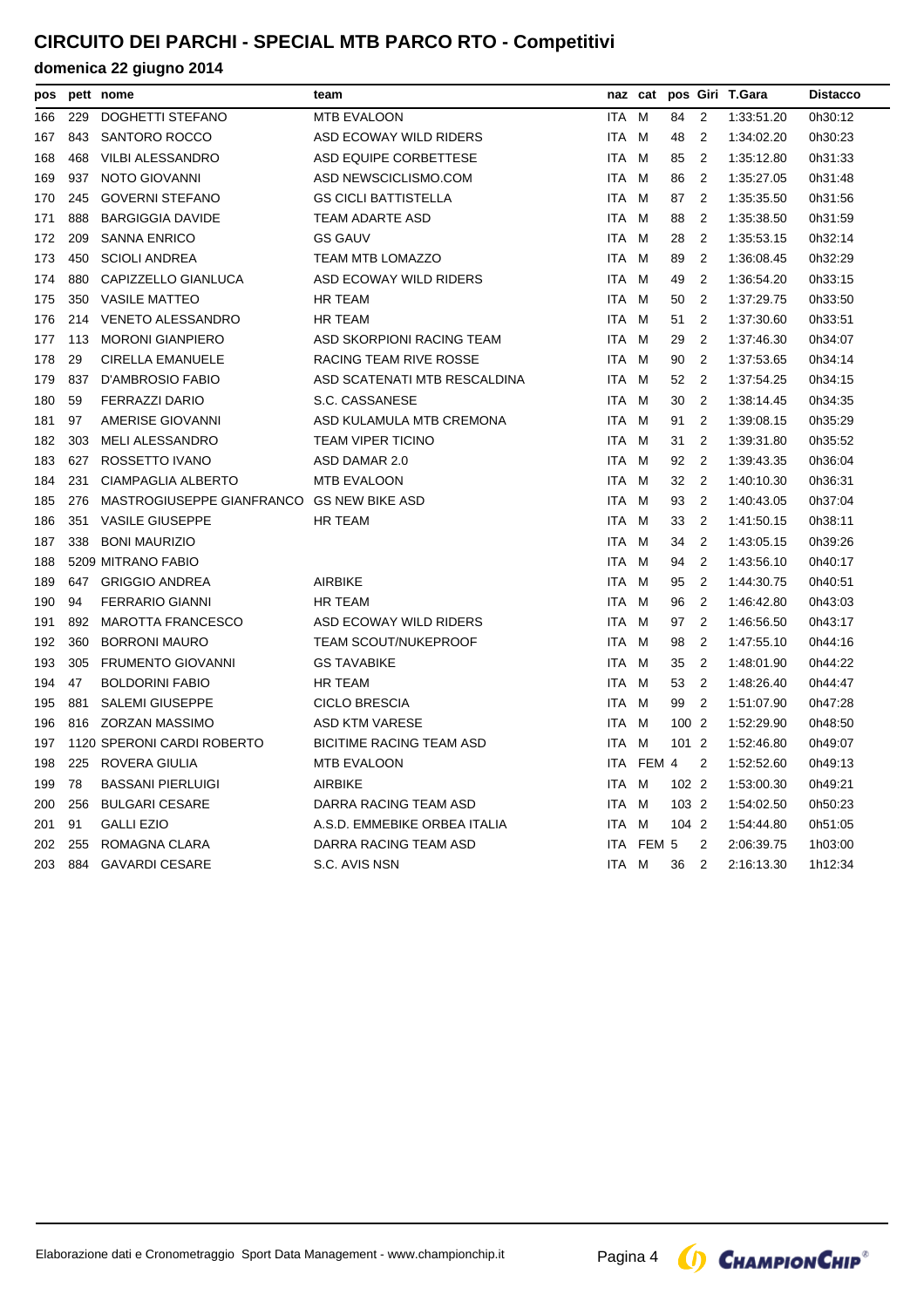| pos |     | pett nome                  | team                   |            |           |                |   | naz cat pos Giri T.Gara | <b>Distacco</b> |
|-----|-----|----------------------------|------------------------|------------|-----------|----------------|---|-------------------------|-----------------|
| 1   |     | 5301 AIRAGA FRANCESCO      | AIRBIKE                | ITA NC     |           | $\mathbf 0$    | 2 | 1:36:33.45              | 0h32:48         |
| 2   |     | 5302 ANDRIANI DAVIDE       | <b>CG TEAM</b>         | ITA NC     |           | 0              | 2 | 1:50:00.00              | 0h46:15         |
| 3   | 24  | ANICETO ALBERTO            | I RAVIOLONI            | ITA        | <b>NC</b> | $\mathbf 0$    | 2 | 1:42:06.95              | 0h38:22         |
| 4   | 38  | <b>ANNONI MAURO</b>        |                        | ITA.       | <b>NC</b> | 0              | 2 | 1:19:43.25              | 0h15:58         |
| 5   |     | 5044 BACHINI ANDREA        |                        | ITA        | <b>NC</b> | 0              | 2 | 1:28:26.05              | 0h24:41         |
| 6   | 19  | <b>BAGNATI LIVIO</b>       | I RAVIOLONI            | ITA        | <b>NC</b> | $\mathbf 0$    | 2 | 1:42:06.85              | 0h38:22         |
| 7   |     | 5099 BARANZINI DANIELE     | AIRBIKE                | ITA        | <b>NC</b> | $\mathbf 0$    | 2 | 1:40:10.60              | 0h36:26         |
| 8   |     | 5006 BATTISTI FAUSTO       | <b>INDIVIDUALE</b>     | ITA        | <b>NC</b> | $\overline{0}$ | 2 | 1:46:31.25              | 0h42:46         |
| 9   |     | 1143 BEATI ROBERTO         |                        | ITA.       | <b>NC</b> | $\mathbf 0$    | 2 | 2:06:02.40              | 1h02:17         |
| 10  |     | 5024 BERTOLA KATIA         | <b>MTB EVALOON</b>     | ITA.       | <b>NC</b> | 0              | 2 | 1:32:37.70              | 0h28:53         |
| 11  |     | 5178 BIANCO MARCO          |                        | ITA        | <b>NC</b> | 0              | 2 | 1:20:18.25              | 0h16:33         |
| 12  |     | 1106 BOAGA STEFANO         | <b>EOLO</b>            | ITA.       | <b>NC</b> | $\mathbf 0$    | 2 | 2:15:04.80              | 1h11:20         |
| 13  | 40  | <b>BOERI JURI</b>          |                        | SUI NC     |           | 0              | 2 | 1:33:38.40              | 0h29:53         |
| 14  | 193 | <b>BOSINA MARCO</b>        |                        | ITA NC     |           | - 0            | 2 | 1:25:32.85              | 0h21:48         |
| 15  | 42  | <b>BOVIO PIER LUIGI</b>    | I RAVIOLONI            | ITA.       | <b>NC</b> | 0              | 2 | 1:39:34.10              | 0h35:49         |
| 16  |     | 1201 BOZZOLINI GIANLUCA    |                        | ITA.       | <b>NC</b> | 0              | 2 | 1:50:20.90              | 0h46:36         |
| 17  |     | 5098 CALANDRINO DANIELE    | MTB EVALOON            | ITA.       | <b>NC</b> | 0              | 2 | 1:38:18.95              | 0h34:34         |
| 18  |     | 5123 CAMERIN SILVANO       |                        | ITA        | <b>NC</b> | $\mathbf 0$    | 2 | 1:41:15.80              | 0h37:31         |
| 19  |     | 5009 CAMILLO LIDO          |                        | ITA NC     |           | $\overline{0}$ | 2 | 1:48:38.45              | 0h44:53         |
| 20  |     | 1145 CANNA MICHELE         | <b>ARC BUSTO</b>       | ITA NC     |           | $\overline{0}$ | 2 | 1:37:15.35              | 0h33:30         |
| 21  |     | 1034 CATTANEO ANDREA       |                        | ITA.       | <b>NC</b> | $\mathbf 0$    | 2 | 1:39:03.65              | 0h35:19         |
| 22  |     | 5058 CIPOLLETTA RICCARDO   | <b>INDIVIDUALE</b>     | ITA.       | <b>NC</b> | $\overline{0}$ | 2 | 1:47:31.95              | 0h43:47         |
| 23  |     | 5222 COLANGIULO DAVIDE     | <b>INDIVIDUALE</b>     | ITA.       | <b>NC</b> | $\mathbf 0$    | 2 | 1:53:35.30              | 0h49:50         |
| 24  |     | 5165 COLOMBO KRISTIAN JURI |                        | ITA        | <b>NC</b> | $\mathbf 0$    | 2 | 1:32:01.40              | 0h28:16         |
| 25  |     | 635 CORTI EUGENIO          | I RAVIOLONI            | ITA        | <b>NC</b> | - 0            | 2 | 1:39:04.90              | 0h35:20         |
| 26  |     | 5129 COSCIA MARCO          |                        | ITA NC     |           | - 0            | 2 | 1:33:33.25              | 0h29:48         |
| 27  |     | 5296 COSENTINO ALDO        |                        | ITA.       | <b>NC</b> | 0              | 2 | 1:29:03.85              | 0h25:19         |
| 28  | 65  | <b>CROCE STEFANO</b>       |                        | ITA        | <b>NC</b> | 0              | 2 | 1:32:34.20              | 0h28:49         |
| 29  |     | 5210 DALL'OSTO MAURO       |                        | ITA.       | <b>NC</b> | 0              | 2 | 1:33:33.60              | 0h29:49         |
|     |     | 1136 DE PIERI ANDREA       |                        | ITA        | <b>NC</b> | 0              | 2 | 1:44:31.70              | 0h40:47         |
| 30  |     | 5070 DELL'AQUILA PASQUALE  | MTB FALCHI BLU         | ITA NC     |           | - 0            | 2 | 1:33:51.30              |                 |
| 31  |     | 5297 DI CARA MAURO         |                        | ITA NC     |           | - 0            | 2 |                         | 0h30:06         |
| 32  |     |                            |                        | ITA NC     |           |                |   | 1:21:14.00              | 0h17:29         |
| 33  |     | 5073 DI GIULIANO ENZO      |                        |            |           | $\mathbf 0$    | 2 | 1:41:49.05              | 0h38:04         |
| 34  | 54  | DI PIETRO FABRIZIO         | <b>SURSUM CORDA</b>    |            | ITA NC 0  |                |   | 1:39:54.40              | 0h36:09         |
| 35  |     | 5096 DURANTE ALBERTO       |                        | ITA NC     |           | 0              | 2 | 1:25:58.95              | 0h22:14         |
| 36  |     | 1033 FERRARI MASSIMILIANO  |                        | ITA NC     |           | 0              | 2 | 1:45:46.10              | 0h42:01         |
| 37  |     | 5282 FERRARIO ALESSANDRO   |                        | ITA NC     |           | 0              | 2 | 1:33:00.60              | 0h29:16         |
| 38  |     | 5288 FORNI ALESSANDRO      |                        | ITA NC     |           | 0              | 2 | 1:32:02.00              | 0h28:17         |
| 39  |     | 5095 GAGLIARDI ANDREA      |                        | ITA        | <b>NC</b> | 0              | 2 | 1:41:31.70              | 0h37:47         |
| 40  |     | 5162 GANDOLFI ALESSANDRO   |                        | ITA        | <b>NC</b> | 0              | 2 | 1:34:59.80              | 0h31:15         |
| 41  |     | 5038 GANDOLFI GRAZIANO     | MTB EVALOON            | ITA        | NC        | $\overline{0}$ | 2 | 1:29:03.65              | 0h25:19         |
| 42  |     | 5040 GIACOMELLO MAURIZIO   | HR TEAM                | ITA NC     |           | 0              | 2 | 1:25:20.40              | 0h21:35         |
| 43  |     | 1161 GIRARDI EDOARDO       |                        | ITA NC     |           | 0              | 2 | 1:04:43.75              | 0h00:59         |
| 44  |     | 5012 GRIGGIO GRAZIANO      | <b>AIRBIKE</b>         | ITA NC     |           | 0              | 2 | 1:54:44.45              | 0h50:59         |
| 45  |     | 333 GROSSELLI MAURIZIO     |                        | ITA        | <b>NC</b> | 0              | 2 | 1:28:26.85              | 0h24:42         |
| 46  |     | 1135 GUADAGNUOLO LUIGI     |                        | ITA        | <b>NC</b> | 0              | 2 | 1:33:31.20              | 0h29:46         |
| 47  | 79  | <b>IMARISIO SERGIO</b>     | I RAVIOLONI            | ITA NC     |           | 0              | 2 | 1:42:07.05              | 0h38:22         |
| 48  |     | 5071 LA FATA PAOLO         |                        | ITA NC     |           | 0              | 2 | 1:28:26.00              | 0h24:41         |
| 49  |     | 1141 LONGO ANDREA          |                        | ITA NC     |           | 0              | 2 | 1:42:38.80              | 0h38:54         |
| 50  |     | 1139 LONGO DAVIDE          |                        | ITA NC     |           | 0              | 2 | 1:53:39.15              | 0h49:54         |
| 51  |     | 5206 LOTTERIO MICHELA      | RACING TEAM RIVE ROSSE | <b>ITA</b> | <b>NC</b> | 0              | 2 | 1:43:53.75              | 0h40:09         |
| 52  |     | 5114 LUSENTI CLAUDIO       | MTB FALCHI BLU         | ITA        | <b>NC</b> | 0              | 2 | 1:36:15.30              | 0h32:30         |
| 53  |     | 5200 LUSENTI ROBERTO       |                        | ITA NC     |           | 0              | 2 | 1:43:41.00              | 0h39:56         |
| 54  |     | 5300 MANFREDI ALESSIO      |                        | ITA NC     |           | 0              | 2 | 1:48:10.20              | 0h44:25         |
| 55  |     | 1144 MARCHIORI THOMAS      |                        | ITA NC     |           | 0              | 2 | 1:39:11.30              | 0h35:26         |